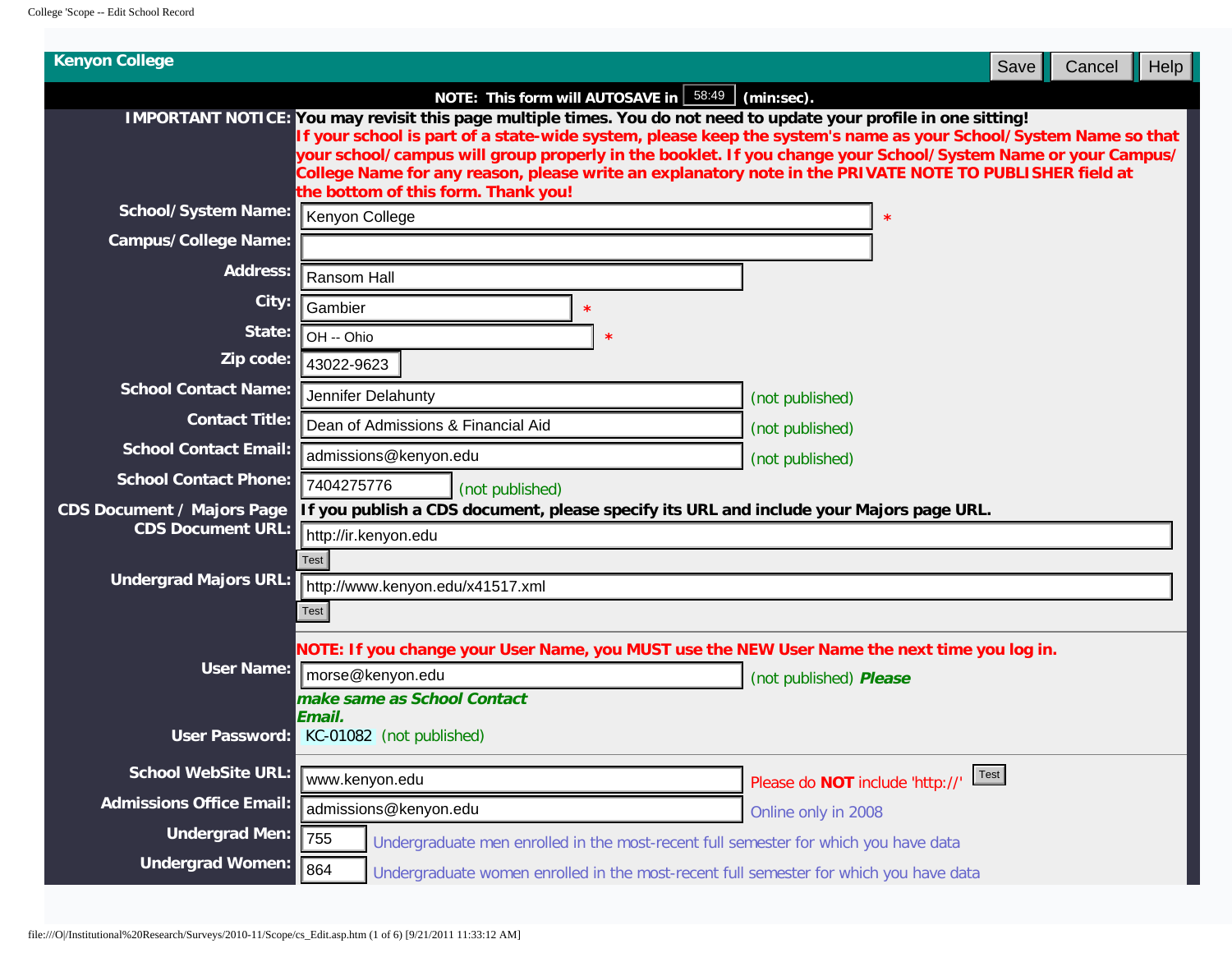| <b>Entrance Tests:</b>            | $V_{AC=ACT}$<br>$\Box$ as=asset<br>$\Box$ AU=Audition<br>$\Box$ co=compass<br>$\Box$ CP=CPAT<br>$\Box$ PF=Portfolio | SA=SAT Reasoning Test<br>$\Box$ AE=Academic Evaluation $\Box$ S2=SAT Subject (SAT II)<br>$\Box$ $SC = SCAT$<br>$\triangledown$ TO=TOEFL<br>$\Box$ or=Other Test(s)<br>WS=Writing Sample/Essay<br>**=Contact School | Check no more than 4<br><b>Entrance Tests. If your</b><br>school uses more than 4<br>tests, please use **<br>(Contact School) as your<br>fourth Test.<br>NOTE: N/A cannot be<br>combined with other tests. |
|-----------------------------------|---------------------------------------------------------------------------------------------------------------------|--------------------------------------------------------------------------------------------------------------------------------------------------------------------------------------------------------------------|------------------------------------------------------------------------------------------------------------------------------------------------------------------------------------------------------------|
|                                   | $\Box$ PS=PSAT/NMSQT                                                                                                | $\Box_{N/A=Not}$ Applicable                                                                                                                                                                                        |                                                                                                                                                                                                            |
| <b>SAT Critical Reading:</b>      | 684                                                                                                                 | Average SAT Reading Score (or mean of Middle 50%)                                                                                                                                                                  |                                                                                                                                                                                                            |
| <b>SAT Writing:</b>               | 676                                                                                                                 | Average SAT Writing Score (of mean of Middle 50%)                                                                                                                                                                  |                                                                                                                                                                                                            |
| <b>SAT Mathematics:</b>           | 647                                                                                                                 | Average SAT Mathematics Score (or mean of Middle 50%)                                                                                                                                                              |                                                                                                                                                                                                            |
| <b>ACT Average:</b>               | 30                                                                                                                  | Average ACT Score (of mean of Middle 50%)                                                                                                                                                                          |                                                                                                                                                                                                            |
| <b>Undergrad Scholarships:</b>    | many                                                                                                                | Number of undergraduate scholarships available                                                                                                                                                                     |                                                                                                                                                                                                            |
| <b>Scholarship Total Dollars:</b> | \$22,344,223/yr                                                                                                     | Approximate undergraduate scholarship dollars available                                                                                                                                                            |                                                                                                                                                                                                            |
|                                   |                                                                                                                     |                                                                                                                                                                                                                    | OK to qualify, e.g., '\$5 million/sem' or '\$5 million/yr' if not for 4 years.                                                                                                                             |
| <b>Tuition - Resident:</b>        | 41,090                                                                                                              | Append 'm' if includes fees, e.g., 9,700m.                                                                                                                                                                         |                                                                                                                                                                                                            |
| <b>Tuition - Non-Res:</b>         | 41,090                                                                                                              | Append 'm' if includes fees, e.g., 9,700m.                                                                                                                                                                         |                                                                                                                                                                                                            |
| <b>Annual Room &amp; Board:</b>   | 10,020                                                                                                              |                                                                                                                                                                                                                    |                                                                                                                                                                                                            |
| <b>Application Deadline:</b>      | 0115<br>MMDD, or 'Roll'                                                                                             |                                                                                                                                                                                                                    |                                                                                                                                                                                                            |
| <b>Financial Aid Deadline:</b>    | 0215<br>MMDD, or 'Roll'                                                                                             |                                                                                                                                                                                                                    |                                                                                                                                                                                                            |
| <b>Religious Affiliation:</b>     | Non-Denominational                                                                                                  |                                                                                                                                                                                                                    |                                                                                                                                                                                                            |
|                                   | Cancel<br>Save<br>Help                                                                                              |                                                                                                                                                                                                                    |                                                                                                                                                                                                            |
|                                   |                                                                                                                     |                                                                                                                                                                                                                    | Terminalson for majors varies from school to school. Disease schoot the major descriptions helpw the                                                                                                       |

Terminology for majors varies from school to school. Please select the major descriptions below that **most closely** resemble the **UNDERGRADUATE** degree programs offered by **your** school. If majors that are important to your school are missing from our list, please add them to the **Additional Majors** field below, or add something to the **Comments** field such as "Please see our Web site for additional majors."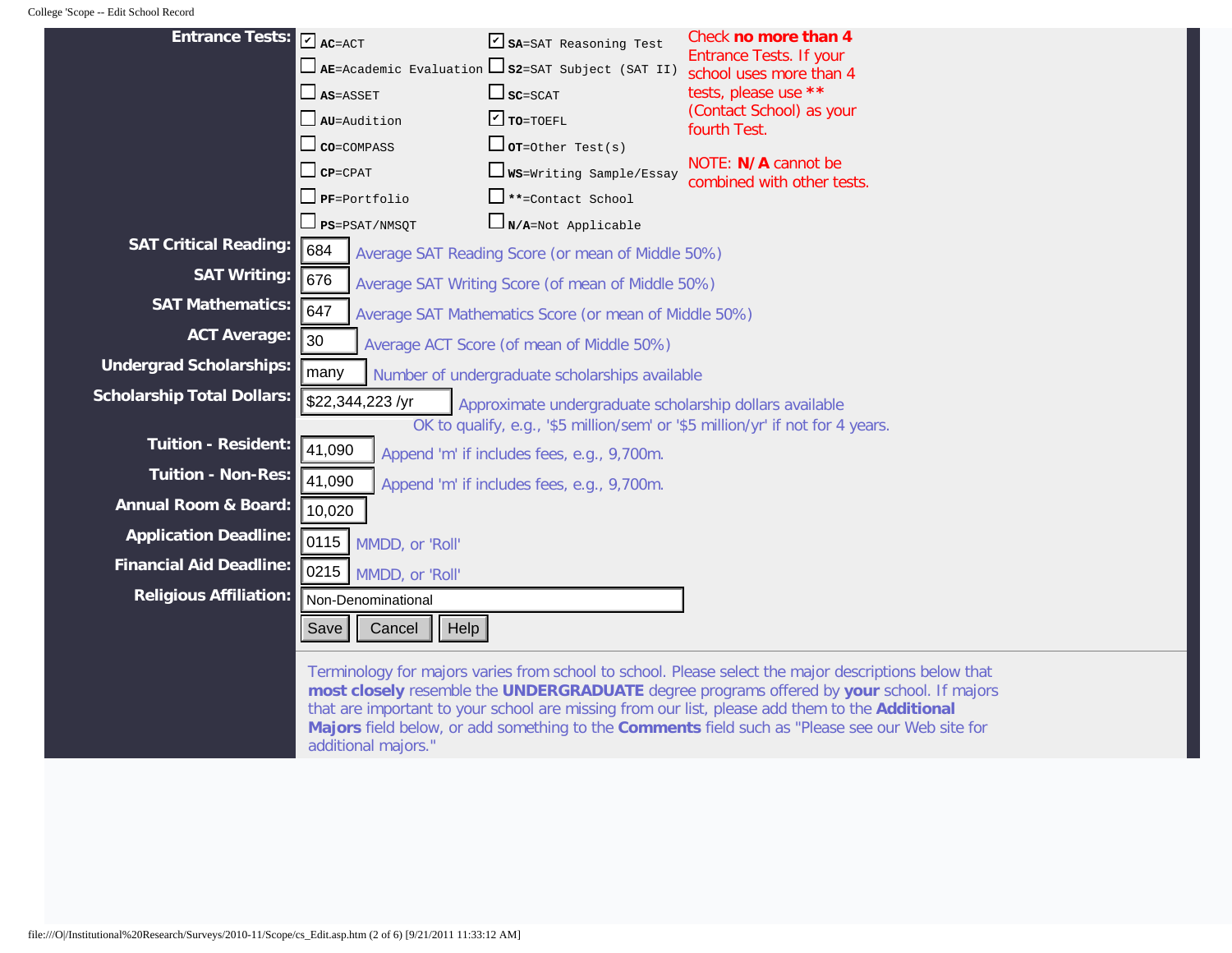**Undergraduate** 

| Majors: Agriculture                             | <b>History</b>                                         |
|-------------------------------------------------|--------------------------------------------------------|
| Agricultural Production                         | □ History (General)                                    |
| $\Box$ Animal Sciences                          | □ U.S. History                                         |
| □ Applied Horticulture & Horticultural Business | Law & Legal Studies                                    |
| $\Box$ Plant Sciences                           | Law & Legal Studies                                    |
| <b>Air Force ROTC</b>                           | $\Box$ Prelaw Studies                                  |
| $\Box$ Air Force ROTC                           | Liberal Arts & Sciences, General Studies, & Humanities |
| <b>Architecture &amp; Planning</b>              | Liberal Arts & Sciences, General Studies, & Humanities |
| $\Box$ Architecture & Planning                  | <b>Library Science</b>                                 |
| Area, Ethnic, Cultural, & Gender Studies        | $\Box$ Library Science                                 |
| Area, Ethnic, Cultural, & Gender Studies        | <b>Math &amp; Statistics</b>                           |
| <b>Army ROTC</b>                                | □ Math & Statistics                                    |
| ☑ Army ROTC                                     | <b>Mechanic &amp; Repair Technologies</b>              |
| <b>Arts, Visual &amp; Performing</b>            | □ Mechanic & Repair Technologies                       |
| $\n  Dance$                                     | <b>Military</b>                                        |
| □ Design & Applied Arts                         | $\Box$ Military                                        |
| $\Box$ Fashion Design                           | Multi/Interdisciplinary Studies                        |
| D Fine & Studio Art                             | Multi/Interdisciplinary Studies                        |
| $\Box$ Graphic Design                           | $\square$ Marine Science                               |
| $\blacksquare$ Music                            | <b>Natural Resources &amp; Conservation</b>            |
|                                                 | □ Natural Resources & Conservation                     |
| $\Box$ Theater Arts                             | $\Box$ Forest Management                               |
| <b>Biological &amp; Biomedical Science</b>      | <b>Navy ROTC</b>                                       |
| Biochemistry, Biophysics, & Molecular Biology   | $\Box$ Navy ROTC                                       |
| □ Biology, General                              | Parks, Recreation, & Fitness                           |
| Biomedical Technology                           | $\Box$ Parks, Recreation, & Fitness                    |
| $\Box$ Biotechnology                            | <b>Personal &amp; Culinary Services</b>                |
| $\Box$ Botany                                   | $\Box$ Cosmetology & Related Services                  |
| Cell Biology & Anatomical Sciences              | $\Box$ Culinary Arts & Related Services                |
| Ecology, Evolution, & Related Sciences          | Funeral Service & Mortuary Science                     |
| D Environmental Biology                         | <b>Philosophy &amp; Religion</b>                       |
| $\Box$ Genetics                                 | □ Philosophy & Religion                                |
|                                                 | <b>Physical Sciences</b>                               |
| Medical Microbiology and Bacteriology           | $\Box$ Astronomy                                       |
| Physiology, Pathology, & Related Sciences       | $\Box$ Atmospheric Science & Meteorology               |
| $\Box$ Zoology                                  | $\Box$ Chemical and Physical Oceanography              |
| <b>Business</b>                                 | $\boxdot$ Chemistry                                    |
| Accounting & Finance                            | $\Box$ Geosciences                                     |
| $\Box$ Actuarial Science                        | $\boxdot$ Physics                                      |
| □ Business & Managerial Economics               | <b>Precision Production Trades</b>                     |
|                                                 |                                                        |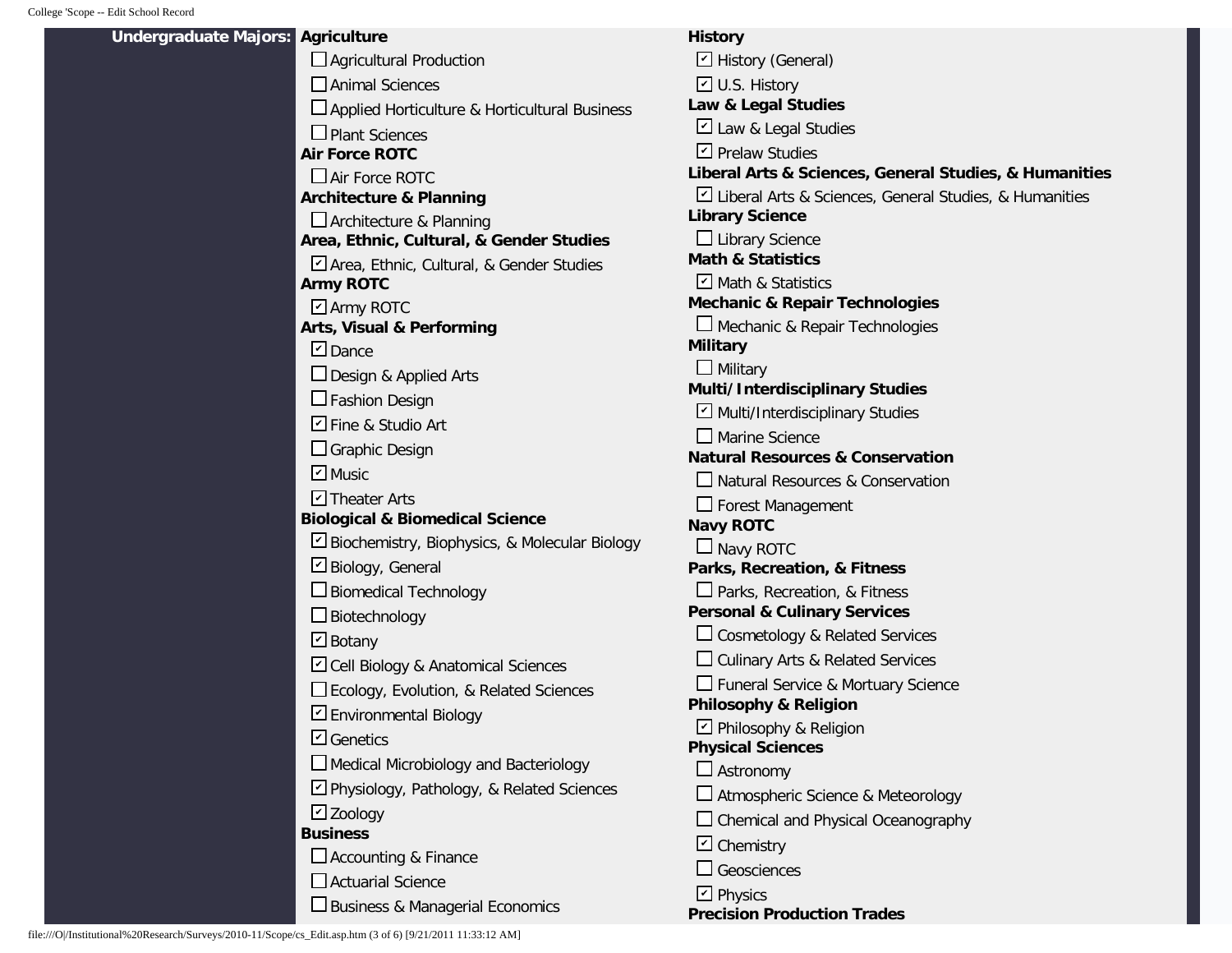| $\Box$ Business Communications<br>Business Management & Administration<br>□ Business Support & Assistant Services<br>$\square$ Business, General<br>$\Box$ Finance/Banking<br>□ Hotel & Motel Management<br>$\Box$ Human Resources<br>$\Box$ Insurance<br>$\Box$ International Business<br>$\Box$ Management Information Systems<br>∟Management Science<br>$\square$ Real Estate<br>□ Restaurant & Food Services Management<br>$\square$ Sales and Marketing<br>□ Tourism & Travel Management<br><b>Communication &amp; Journalism</b><br>Communications & Journalism<br>$\Box$ Journalism<br>$\Box$ Radio & Television<br><b>Communications Technologies</b><br>$\square$ Communications Technologies<br>Photographic, Film, & Video Technology<br><b>Computer &amp; Information Sciences</b><br>□ Computer & Information Sciences<br>□ Artificial Intelligence & Robotics<br>Computer Science<br><b>Construction Trades</b><br>$\Box$ Construction Trades<br><b>Education</b><br>$\mathsf{\mathsf{\mathsf{I}}}\,$ Education<br>$\Box$ Education Administration & Supervision | $\Box$ Precision Production Trades<br><b>Psychology</b><br>$\boxdot$ Psychology<br>□ Clinical Psychology<br>$\Box$ Cognitive Psych. & Psycholinguistics<br>$\Box$ Community Psychology<br>$\Box$ Counseling Psychology<br>Developmental Psychology<br>$\Box$ Educational Psychology<br>□ Experimental Psychology<br>$\Box$ Family Psychology<br>$\Box$ Forensic Psychology<br>□ Indust. & Org. Psychology<br>$\boxdot$ Psychobiology<br>□ School Psychology<br>$\Box$ Social Psychology<br><b>Public Administration &amp; Social Services</b><br>□ Public Administration & Social Services<br>$\Box$ Community Organization & Advocacy<br>J Human Services<br>$\Box$ Public Administration<br>J Public Policy Analysis<br>$\square$ Social Work<br><b>Science Technologies</b><br>Biology & Biotech Lab Tech<br>$\Box$ Chemical Technology<br>Industrial Radiologic Technology<br>□ Nuclear Technology<br>Science Technology<br><b>Security and Protective Services</b><br>$\Box$ Security and Protective Services |
|--------------------------------------------------------------------------------------------------------------------------------------------------------------------------------------------------------------------------------------------------------------------------------------------------------------------------------------------------------------------------------------------------------------------------------------------------------------------------------------------------------------------------------------------------------------------------------------------------------------------------------------------------------------------------------------------------------------------------------------------------------------------------------------------------------------------------------------------------------------------------------------------------------------------------------------------------------------------------------------------------------------------------------------------------------------------------------|--------------------------------------------------------------------------------------------------------------------------------------------------------------------------------------------------------------------------------------------------------------------------------------------------------------------------------------------------------------------------------------------------------------------------------------------------------------------------------------------------------------------------------------------------------------------------------------------------------------------------------------------------------------------------------------------------------------------------------------------------------------------------------------------------------------------------------------------------------------------------------------------------------------------------------------------------------------------------------------------------------------------|
|                                                                                                                                                                                                                                                                                                                                                                                                                                                                                                                                                                                                                                                                                                                                                                                                                                                                                                                                                                                                                                                                                |                                                                                                                                                                                                                                                                                                                                                                                                                                                                                                                                                                                                                                                                                                                                                                                                                                                                                                                                                                                                                    |
|                                                                                                                                                                                                                                                                                                                                                                                                                                                                                                                                                                                                                                                                                                                                                                                                                                                                                                                                                                                                                                                                                |                                                                                                                                                                                                                                                                                                                                                                                                                                                                                                                                                                                                                                                                                                                                                                                                                                                                                                                                                                                                                    |
|                                                                                                                                                                                                                                                                                                                                                                                                                                                                                                                                                                                                                                                                                                                                                                                                                                                                                                                                                                                                                                                                                |                                                                                                                                                                                                                                                                                                                                                                                                                                                                                                                                                                                                                                                                                                                                                                                                                                                                                                                                                                                                                    |
| □ Education, Specific Levels & Methods                                                                                                                                                                                                                                                                                                                                                                                                                                                                                                                                                                                                                                                                                                                                                                                                                                                                                                                                                                                                                                         |                                                                                                                                                                                                                                                                                                                                                                                                                                                                                                                                                                                                                                                                                                                                                                                                                                                                                                                                                                                                                    |
| $\square$ Education, Specific Subject Areas                                                                                                                                                                                                                                                                                                                                                                                                                                                                                                                                                                                                                                                                                                                                                                                                                                                                                                                                                                                                                                    | Corrections                                                                                                                                                                                                                                                                                                                                                                                                                                                                                                                                                                                                                                                                                                                                                                                                                                                                                                                                                                                                        |
| Physical Education Teaching & Coaching                                                                                                                                                                                                                                                                                                                                                                                                                                                                                                                                                                                                                                                                                                                                                                                                                                                                                                                                                                                                                                         | <b>Criminal Justice</b>                                                                                                                                                                                                                                                                                                                                                                                                                                                                                                                                                                                                                                                                                                                                                                                                                                                                                                                                                                                            |
| $\Box$ Special Education                                                                                                                                                                                                                                                                                                                                                                                                                                                                                                                                                                                                                                                                                                                                                                                                                                                                                                                                                                                                                                                       | □ Emerg Mgt/Homeland Security                                                                                                                                                                                                                                                                                                                                                                                                                                                                                                                                                                                                                                                                                                                                                                                                                                                                                                                                                                                      |
| Technology & Industrial Arts Education                                                                                                                                                                                                                                                                                                                                                                                                                                                                                                                                                                                                                                                                                                                                                                                                                                                                                                                                                                                                                                         | Fire Protection & Safety Tech                                                                                                                                                                                                                                                                                                                                                                                                                                                                                                                                                                                                                                                                                                                                                                                                                                                                                                                                                                                      |
| Engineering                                                                                                                                                                                                                                                                                                                                                                                                                                                                                                                                                                                                                                                                                                                                                                                                                                                                                                                                                                                                                                                                    | $\Box$ Forensic Science                                                                                                                                                                                                                                                                                                                                                                                                                                                                                                                                                                                                                                                                                                                                                                                                                                                                                                                                                                                            |
|                                                                                                                                                                                                                                                                                                                                                                                                                                                                                                                                                                                                                                                                                                                                                                                                                                                                                                                                                                                                                                                                                | Law Enforcement Administration                                                                                                                                                                                                                                                                                                                                                                                                                                                                                                                                                                                                                                                                                                                                                                                                                                                                                                                                                                                     |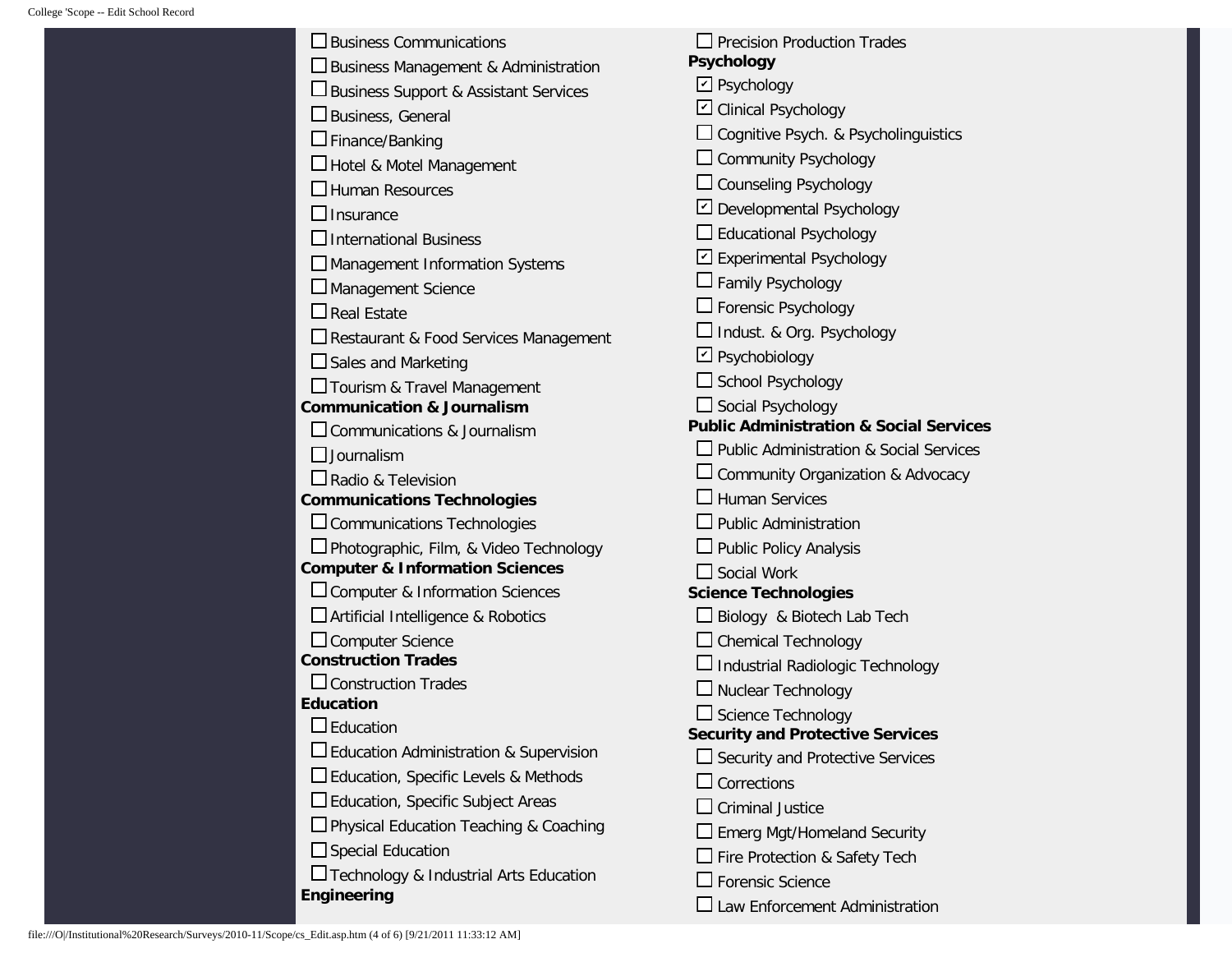| $\Box$ Engineering                                 | $\Box$ Police Science                                                                                                                                                                                                                                                                                                                                                                                                                                                            |
|----------------------------------------------------|----------------------------------------------------------------------------------------------------------------------------------------------------------------------------------------------------------------------------------------------------------------------------------------------------------------------------------------------------------------------------------------------------------------------------------------------------------------------------------|
| <b>Engineering Technologies</b>                    | <b>Social Sciences</b>                                                                                                                                                                                                                                                                                                                                                                                                                                                           |
| $\Box$ Engineering Technologies                    | $\Box$ Social Sciences                                                                                                                                                                                                                                                                                                                                                                                                                                                           |
| $\Box$ Drafting & Design                           | $\boxdot$ Anthropology                                                                                                                                                                                                                                                                                                                                                                                                                                                           |
| □ Environmental Control Technologies               | $\boxdot$ Archaeology                                                                                                                                                                                                                                                                                                                                                                                                                                                            |
|                                                    | Cartography                                                                                                                                                                                                                                                                                                                                                                                                                                                                      |
|                                                    | $\Box$ Criminology                                                                                                                                                                                                                                                                                                                                                                                                                                                               |
|                                                    | $\boxdot$ Economics                                                                                                                                                                                                                                                                                                                                                                                                                                                              |
| $\boxdot$ English                                  | $\Box$ Geography                                                                                                                                                                                                                                                                                                                                                                                                                                                                 |
| Speech & Rhetorical Studies                        | ☑ Political Science & Government                                                                                                                                                                                                                                                                                                                                                                                                                                                 |
|                                                    | □ Sociology                                                                                                                                                                                                                                                                                                                                                                                                                                                                      |
|                                                    | U.S. Government & Politics                                                                                                                                                                                                                                                                                                                                                                                                                                                       |
|                                                    | $\Box$ Urban Studies                                                                                                                                                                                                                                                                                                                                                                                                                                                             |
| Human Dev, Family Studies, & Child Care            | <b>Theological Studies &amp; Religious Vocations</b>                                                                                                                                                                                                                                                                                                                                                                                                                             |
|                                                    | $\Box$ Theological Studies & Religious Vocations                                                                                                                                                                                                                                                                                                                                                                                                                                 |
|                                                    | <b>Bible Studies</b>                                                                                                                                                                                                                                                                                                                                                                                                                                                             |
|                                                    | Ministry                                                                                                                                                                                                                                                                                                                                                                                                                                                                         |
|                                                    | Religious Education                                                                                                                                                                                                                                                                                                                                                                                                                                                              |
| East Asian Languages                               | $\mathsf{\mathsf{I}}$ Sacred Music                                                                                                                                                                                                                                                                                                                                                                                                                                               |
|                                                    | $\Box$ Theology                                                                                                                                                                                                                                                                                                                                                                                                                                                                  |
| $\Box$ Lang Interpretation & Translation           | $\Box$ Youth Ministry                                                                                                                                                                                                                                                                                                                                                                                                                                                            |
| $\Box$ Linguistics                                 | <b>Transportation &amp; Materials Moving</b>                                                                                                                                                                                                                                                                                                                                                                                                                                     |
| $\Box$ Native American Languages                   | $\Box$ Transportation & Materials Moving                                                                                                                                                                                                                                                                                                                                                                                                                                         |
| $\Box$ Romance Languages                           | Air Traffic Control                                                                                                                                                                                                                                                                                                                                                                                                                                                              |
| Slavic, Baltic, & Albanian Lang.                   | $\Box$ Air Transportation                                                                                                                                                                                                                                                                                                                                                                                                                                                        |
|                                                    | $\Box$ Aviation Management                                                                                                                                                                                                                                                                                                                                                                                                                                                       |
| □ Allied Health & Med Assisting Svcs               | <b>Construction Equipment Operation</b>                                                                                                                                                                                                                                                                                                                                                                                                                                          |
| Allied Health Diagnosis, Intervention, & Treatment | $\Box$ Merchant Marine Science                                                                                                                                                                                                                                                                                                                                                                                                                                                   |
| $\Box$ Athletic Training                           |                                                                                                                                                                                                                                                                                                                                                                                                                                                                                  |
|                                                    |                                                                                                                                                                                                                                                                                                                                                                                                                                                                                  |
| □ Clinical Laboratory Science                      |                                                                                                                                                                                                                                                                                                                                                                                                                                                                                  |
| $\square$ Communication Disorders                  |                                                                                                                                                                                                                                                                                                                                                                                                                                                                                  |
| $\Box$ Dental Assisting                            |                                                                                                                                                                                                                                                                                                                                                                                                                                                                                  |
| $\Box$ Dental Hygiene                              |                                                                                                                                                                                                                                                                                                                                                                                                                                                                                  |
| $\Box$ Dental Lab Tech                             |                                                                                                                                                                                                                                                                                                                                                                                                                                                                                  |
| $\square$ Health & Medical Administration Services |                                                                                                                                                                                                                                                                                                                                                                                                                                                                                  |
| $\Box$ Massage Therapy                             |                                                                                                                                                                                                                                                                                                                                                                                                                                                                                  |
|                                                    | English Language & Literature<br>English Language & Literature<br>□ Creative Writing<br><b>Family &amp; Consumer Sciences</b><br>□ Family & Consumer Sciences<br>$\Box$ Apparel & Textiles<br>Foreign Languages, Literatures, & Linguistics<br>□ Languages, Literatures, & Linguistics<br>$\square$ American Sign Language (ASL)<br>$\overline{\mathbf{C}}$ Classics<br>⊔ Germanic Languages<br><b>Health Professions &amp; Related Clinical Sciences</b><br>$\Box$ Chiropractic |